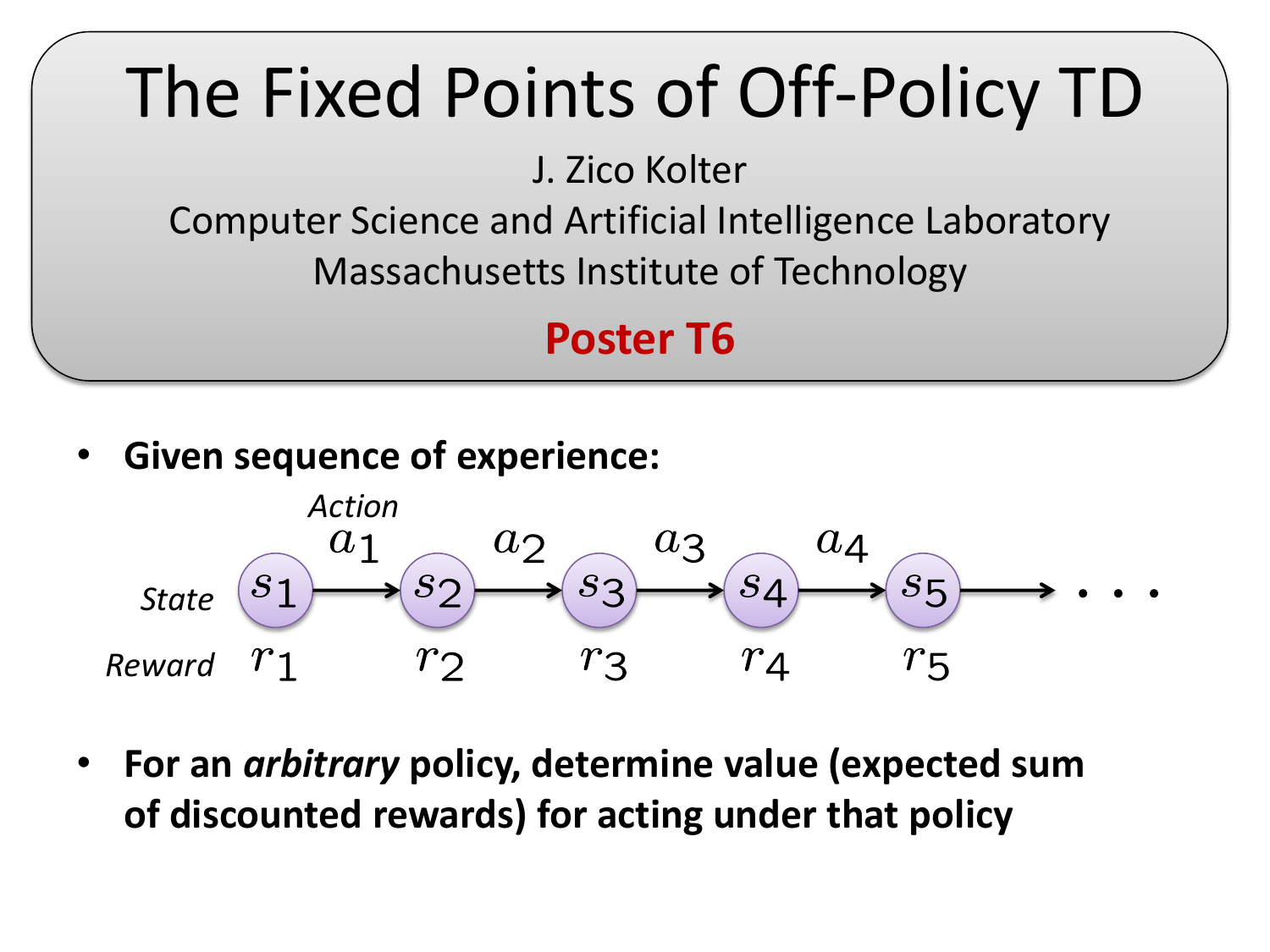• **Can be solved, in principle, by Temporal Difference learning:**

$$
\begin{array}{|c|c|c|}\n\hline\n\pi:S \rightarrow A & s_1 & s_2 & s_3 & s_4 & s_5 \\
\hline\nr_1 & r_2 & r_3 & r_4 & r_5 \\
\hline\n\text{Repeat: } \hat{V}(s_i) \leftarrow \hat{V}(s_i) + \alpha \left( r_i + \gamma \hat{V}(s_{i+1}) - \hat{V}(s_i) \right)\n\hline\n\end{array}
$$

• **Works when values are represented explicitly, but might not work with value function approximation**

$$
\hat{V}(s) = \theta^T \phi(s)
$$

| <b>On-Policy</b>                                                                                                   | <b>Off-Policy</b>                                                     |
|--------------------------------------------------------------------------------------------------------------------|-----------------------------------------------------------------------|
| TD converges<br>  [Tsitsiklis and Van Roy, 1997]                                                                   | TD can fail to converge [Boyan, 1994]<br>fixed! [Sutton et al., 2008] |
| TD solution close to true value function   TD solution can be arbitrarily poor<br>  [Tsitsiklis and Van Roy, 1997] | [example in paper]                                                    |

J. Zico Kolter | The Fixed Points of Off-Policy TD | **Poster T6**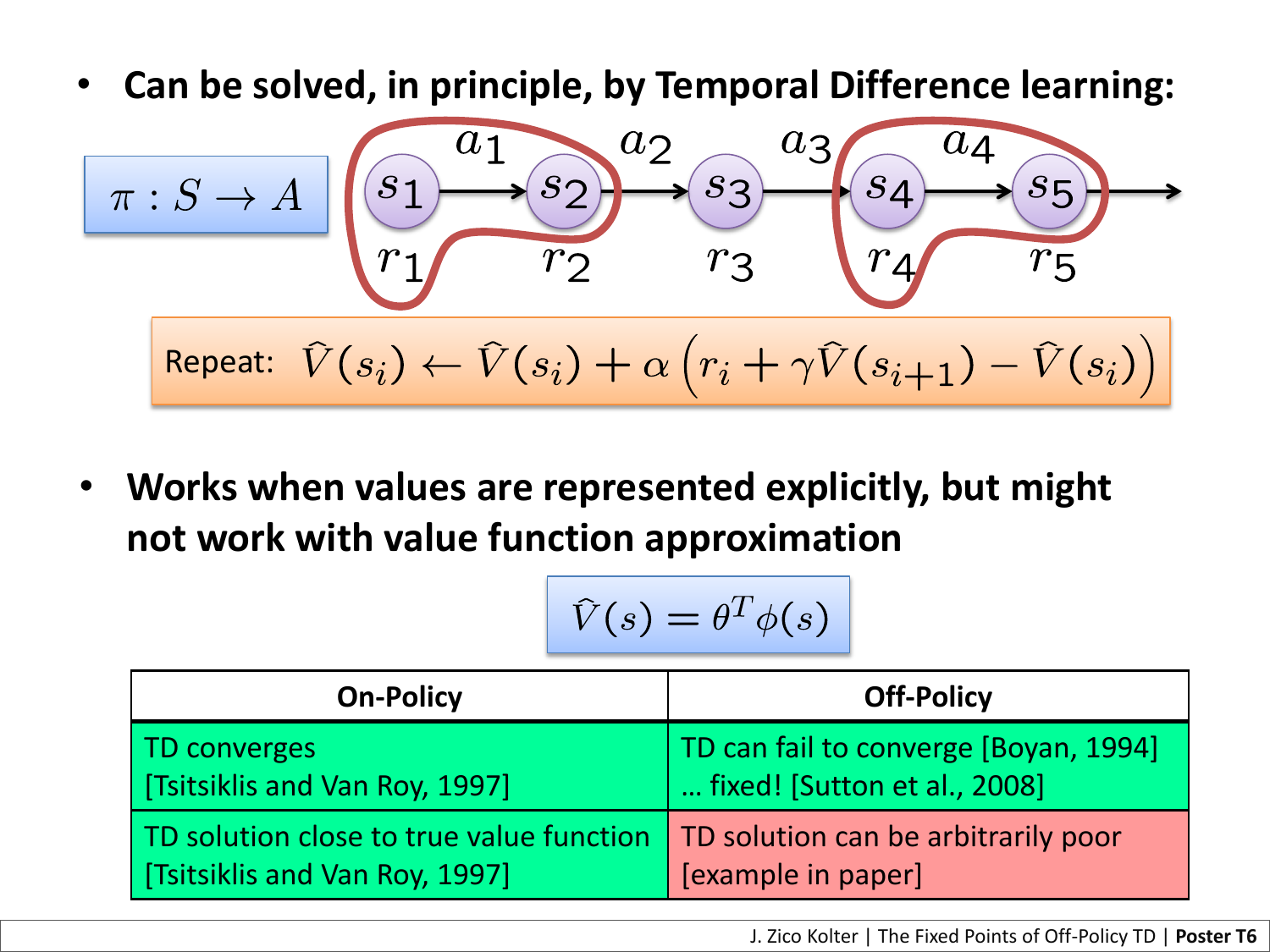## • **This work is about fixing off-policy TD**

*Basic idea*: reweight samples so that TD solution has quality guarantees (and so that TD converges)

• **Technical idea**